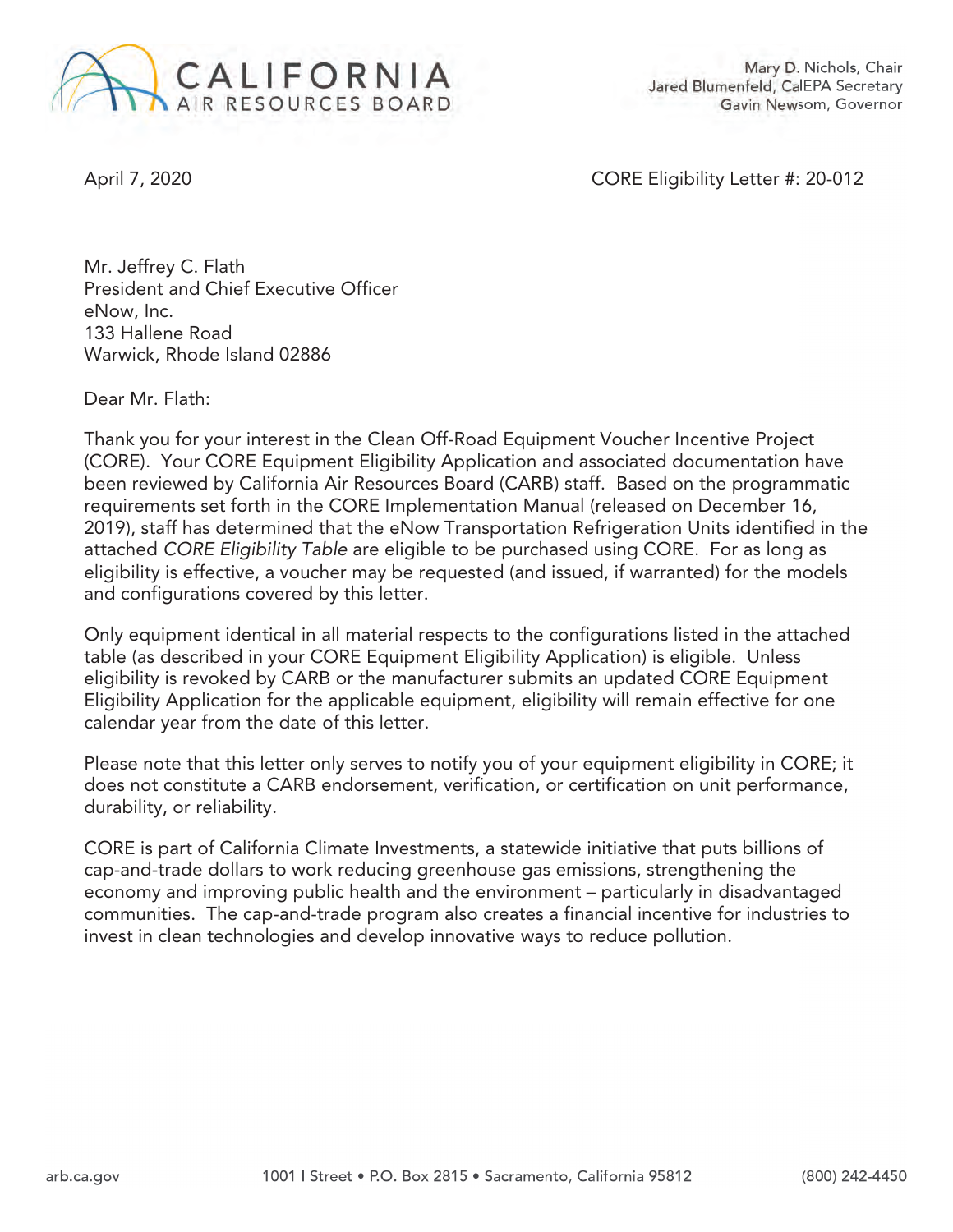Mr. Jeffery Flath April 7, 2020 Page 2

For questions or information regarding CORE equipment eligibility, please contact Mr. Matthew Diener, Air Pollution Specialist, at (626) 575-6684, or via e-mail at matthew.diener@arb.ca.gov. For voucher questions or other programmatic information related to CORE, please contact Ms. Niki Okuk, Regional Director at CALSTART, at (626) 744-5635, or via e-mail at nokuk@calstart.org.

Sincerely,

DM

David Chen, Manager Advanced Emission Controls Strategies Section Mobile Source Control Division

Attachment

cc: Mr. Matthew Diener Air Pollution Specialist Advanced Emission Controls Strategies Section Mobile Source Control Division

> Ms. Niki Okuk Regional Director CALSTART 48 South Chester Avenue Pasadena, California 91106